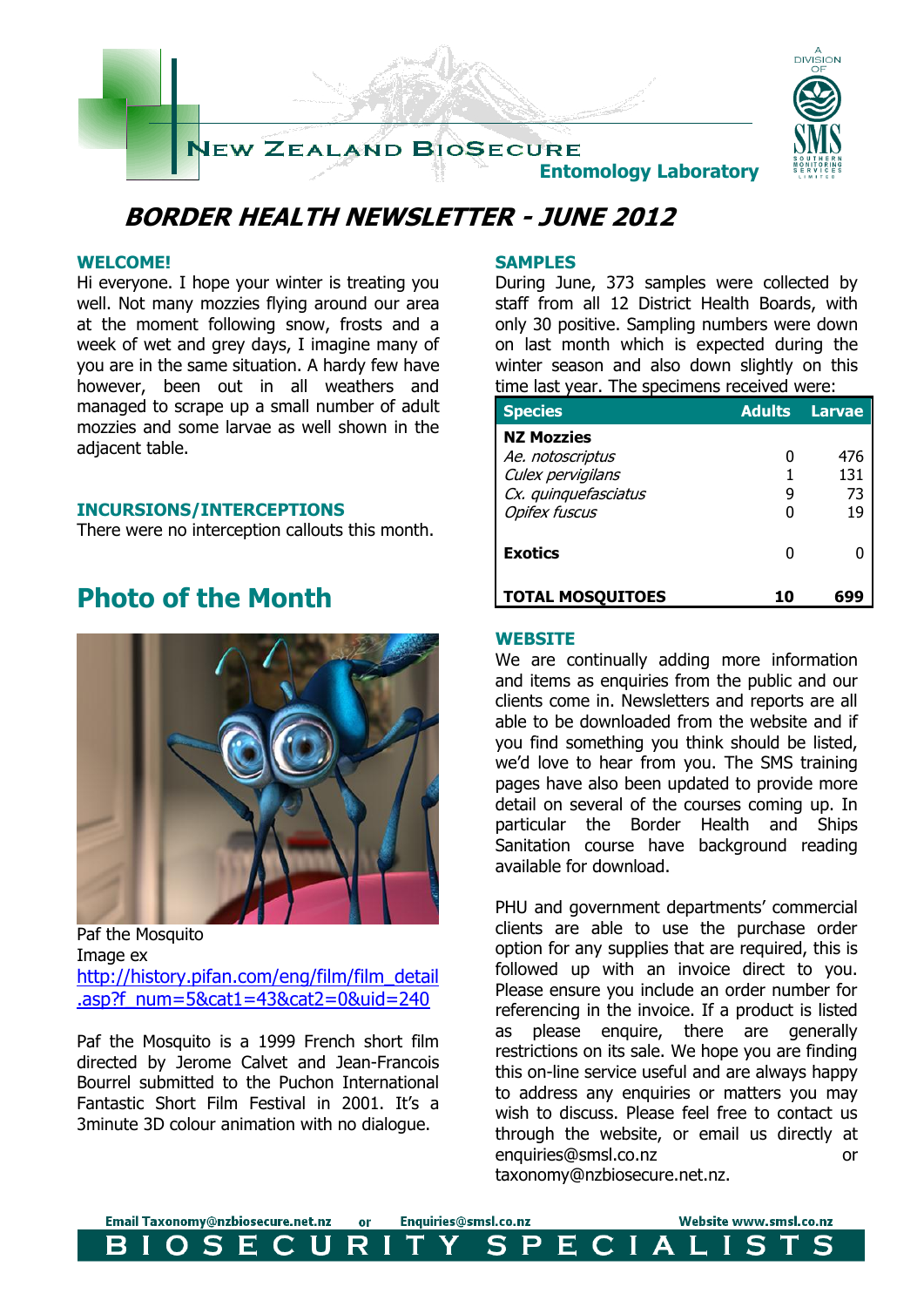

### **MOSQUITO-BORNE DISEASES**

#### **JAPANESE ENCEPHALITIS AND OTHER - INDIA: (BIHAR, UTTAR PRADESH)**

**Source:** Daijiworld, Indo Asian News Service (IANS) report [edited] 16 Jun 2012 reported on ProMED Mail 17 Jun 2012

[http://www.daijiworld.com/news/news\\_disp.asp?n\\_id=14](http://www.daijiworld.com/news/news_disp.asp?n_id=140409) [0409](http://www.daijiworld.com/news/news_disp.asp?n_id=140409)

Acute encephalitis syndrome (AES), the deadly mosquito-borne disease that has hit Bihar and Uttar Pradesh, 2 of India's most populated states, is spreading. More deaths of AES patients, mostly children from poor families, from the states have been reported and the outbreak of the ailment seems far from being contained.

With 9 more children dying of AES in Bihar's Gaya, Muzaffarpur, and Patna districts, according to officials Saturday [16 Jun 2012], the toll has risen to a shocking 159 in just 3 weeks. "Fresh AES cases have been reported from all 10 affected districts," a state health department official said.

In Uttar Pradesh, 88 people have succumbed to various strains of AES in the last 2 weeks, prompting the state government to press the panic button. Most of the cases have come from the eastern district of Gorakhpur, near Bihar.

In Bihar, as many as 409 children have been detected with AES and of them, 159 have died and 82 admitted to hospitals, said Additional Secretary (Health) RP Ojha. The rest have been discharged, he said.

The worst affected districts include Patna, Gaya, Muzaffarpur, Sitamarhi, East Champaran, and Vaishali. Health officials say AES has killed lives of 100 children in Muzaffarpur alone.

Alarmed, Health Minister Ashwani Kumar Choubey has asked the striking junior doctors of the Patna Medical College Hospital to resume work.

A team from New Delhi is now in Muzaffarpur, around 75 km [47 mi] from Patna, to help contain the fatal viral disease.

"All medical colleges and hospitals have been directed to provide free medicines to patients having AES symptoms," said Health Secretary Vayasji.

However, Bihar is yet to declare AES an epidemic.

In Uttar Pradesh, health officials say that till 10 Jun [2012], 467 cases of AES came to primary health centres, hospitals and the BRD Medical College in Gorakhpur.

Director General of Medical Health Ram Ji Lal said: "The disease has begun spreading a little early this time round, but we are ready to take it on."

The disease, which killed more than 600 people last season [2011], is peaking in areas around Gorakhpur, officials say.

Lal said the maximum number of deaths have been reported from Gorakhpur followed by Kushinagar, Deoria, and Maharajganj.

However, no infection of Japanese encephalitis, a virulent strain, has been reported, said health officials. But they caution that this did not mean that the disease had been contained.

"We are keeping our fingers crossed and doing our best to prevent the epidemic-like situation as last year [2011]," an official told IANS.

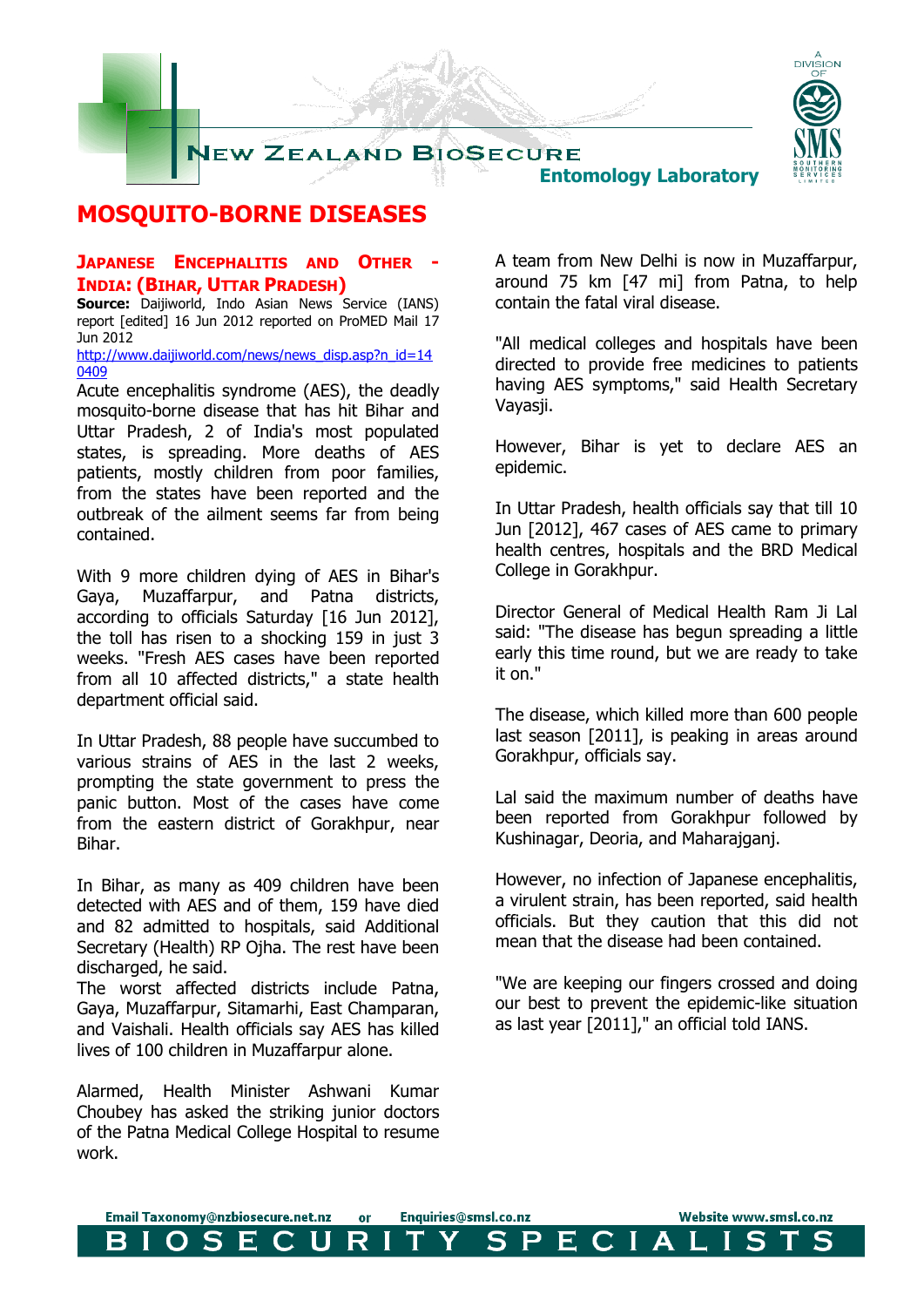

### **MOSQUITO RELATED RESEARCH**

#### **MOZZIE'S MASS KEEPS IT RAINPROOF**

**Source:** The Press 6 Jun 2012

Leonardo would approve.

Just as da Vinci looked at birds as inspiration for his sketches of aeroplanes about 500 years ago, engineer David Hu of the Georgia Institute of Technology is taking a close look at mosquitoes to understand how they can withstand the pounding of heavy rainfall.

This isn't just idle curiosity: Hu's research could help improve the design of insect-sized flying robots, which he says are being designed for use in military surveillance and search-andrescue operations.

Hu is an assistant professor of medical engineering and biology at Georgia Tech in Atlanta. His research findings appeared in yesterday's online edition of the Proceedings of the National Academy of Sciences.

He looked at how mosquitoes, which often thrive in rainy, windy regions  $-$  and have done so for at least 170 million years – manage to survive impacts with raindrops during flight.

"These raindrops are moving at a very high speed of about 22mph (35.4km/h), which is too fast for mosquitoes to dodge while in flight," he says.

Though similar in size to mosquitoes, a single raindrop can weigh more than 50 times what a mosquito does. (A mosquito has the same ratio to a raindrop as a person would while trapped under the wheel of a car.)

Hu's team at Georgia Tech used high-speed cameras to film mosquitoes flying in a cage exposed to a water jet, which simulated rainfall. The study's authors found a mosquito's strong exoskeleton and low mass render it impervious to falling drops and help them survive collisions.

"The mosquito's low mass causes raindrops to lose little momentum upon impact and so impart correspondingly low forces to the mosquitoes."

### **TICK-BORNE DISEASES**

#### **ROCKY MOUNTAIN SPOTTED FEVER - USA (TENNESSEE)**

**Source:** Herald-Citizen [edited] 3 Jun 2012 reported on ProMED Mail 7 Jun 2012

[http://www.herald](http://www.herald-citizen.com/view/full_story/18837660/article-18-cases-of-spotted-fever-reported?instance=homefirstleft)[citizen.com/view/full\\_story/18837660/article-18-cases-of](http://www.herald-citizen.com/view/full_story/18837660/article-18-cases-of-spotted-fever-reported?instance=homefirstleft)[spotted-fever-reported?instance=homefirstleft](http://www.herald-citizen.com/view/full_story/18837660/article-18-cases-of-spotted-fever-reported?instance=homefirstleft)

The latest numbers are in and, so far, 18 cases of Rocky Mountain spotted fever [RMSF] have been reported in the Upper Cumberland Region -- more than 100 cases statewide this year [2012] alone. "There's a fair amount of (the disease) here; it's not common but it's certainly not uncommon," Dr Mark Pierce, an infectious disease specialist at Cookeville Regional Medical Center, said. "Eastern Tennessee is probably worse than Western Tennessee."

He adds there is no way to visibly tell if a tick is carrying the disease. "(Specialists) can culture ticks and see if they carry it but you can't tell by looking at it," Pierce said.

RMSF is considered the most serious tickborne disease in the United States. "RMSF is present in the United States through Canada (and) South America, for the most part," Pierce said. "In the US, the most common areas are the south eastern United States and the south central United States so this is one of the highest endemic areas. Usually North Carolina and Tennessee are the 2 states that carry the most of it."

Symptoms of Rocky Mountain spotted fever typically appear 2 to 14 days after bite from an infected tick. Early symptoms of the disease include: sudden onset fever and headache, nausea, vomiting, muscle pain, lack of appetite, and severe headache. Later symptoms include rash, abdominal pain, joint pain and diarrhoea. Pierce says the symptoms of nausea, vomiting and diarrhoea are more common in children.

"If you have a tick (on you) that has actually fed for a while, at least a few hours, then